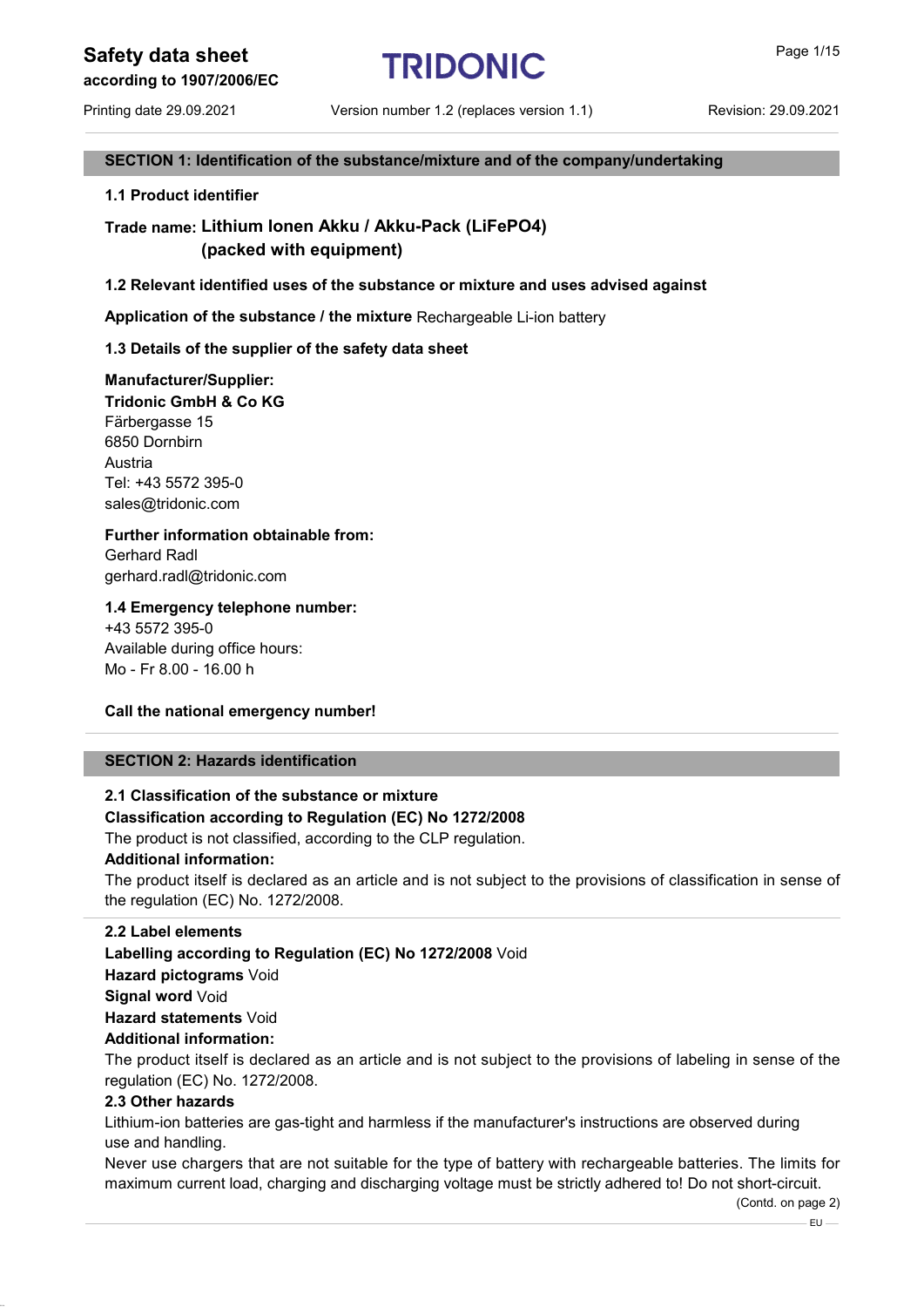Safety data sheet  $TRIDONIC$  Page 2/15

Printing date 29.09.2021 Version number 1.2 (replaces version 1.1) Revision: 29.09.2021

Trade name: Lithium Ionen Akku / Akku-Pack (LiFePO4) (packed with equipment)

(Contd. of page 1)

Do not damage mechanically (pierce, deform, disassemble, etc.). Do not heat or burn above the permissible temperature. Keep batteries away from small children. Always store batteries in a dry and cool place.

Lithium-ion batteries are safe to use when used properly and within the parameters specified by the manufacturer. Incorrect handling or circumstances resulting in improper operation may result in leakage of battery contents and decomposition products, resulting in severe reactions hazardous to health and the environment. In principle, contact with leaked battery components can pose a risk to health and the environment. Sufficient body and respiratory protection is therefore required in contact with conspicuous batteries (leakage of contents, deformation, discoloration, dents, etc.). Lithium-ion batteries can react very violently in combination with fire, for example. Battery components with considerable energy can be emitted.

As with other batteries, lithium batteries can continue to be a source of danger even when they are supposedly discharged.

Results of PBT and vPvB assessment PBT: Not applicable. vPvB: Not applicable.

#### SECTION 3: Composition/information on ingredients

### 3.2 Mixtures

### Description:

Rechargeable lithium-ion batteries are articles from which no substance is released when used properly.

| Dangerous components:      |                                                                               |                    |
|----------------------------|-------------------------------------------------------------------------------|--------------------|
| CAS: 12190-79-3            | Lithuim-Cobalt(III)-oxid                                                      | $0 - 45%$          |
| EINECS: 235-362-0          | <b>◆</b> Repr. 1B, H360                                                       |                    |
| CAS: 193214-24-3           | Lithium Cobalt Nickel Aluminum Oxide                                          | $0 - 45%$          |
| EC number: 803-110-4       | <b>◆ Carc. 2, H351</b><br>Skin Sens. 1, H317                                  |                    |
| CAS: 346417-97-8           | Lithium Nickel Manganese Cobalt Oxide                                         | $0 - 45%$          |
| EC number: 620-032-4       | <b>♦ Carc. 2, H351</b><br>Skin Sens. 1, H317                                  |                    |
| CAS: 7440-44-0             | carbon                                                                        | $10 - 30%$         |
| EINECS: 231-153-3          | substance with a Community workplace exposure limit                           |                    |
| CAS: 12057-17-9            | Lithium Manganese (III, IV) oxide                                             | $0 - 20%$          |
| EC number: 601-724-5       | $\langle$ : Acute Tox. 4, H302; Acute Tox. 4, H332<br>Aquatic Chronic 4, H413 |                    |
| CAS: 616-38-6              | dimethyl carbonate                                                            | $1 - 15%$          |
| EINECS: 210-478-4          | <b>Exam.</b> Liq. 2, H225                                                     |                    |
| Index number: 607-013-00-6 |                                                                               |                    |
| CAS: 7440-50-8             | copper                                                                        | $7 - 13%$          |
| EINECS: 231-159-6          | substance with a Community workplace exposure limit                           |                    |
|                            |                                                                               | (Contd. on page 3) |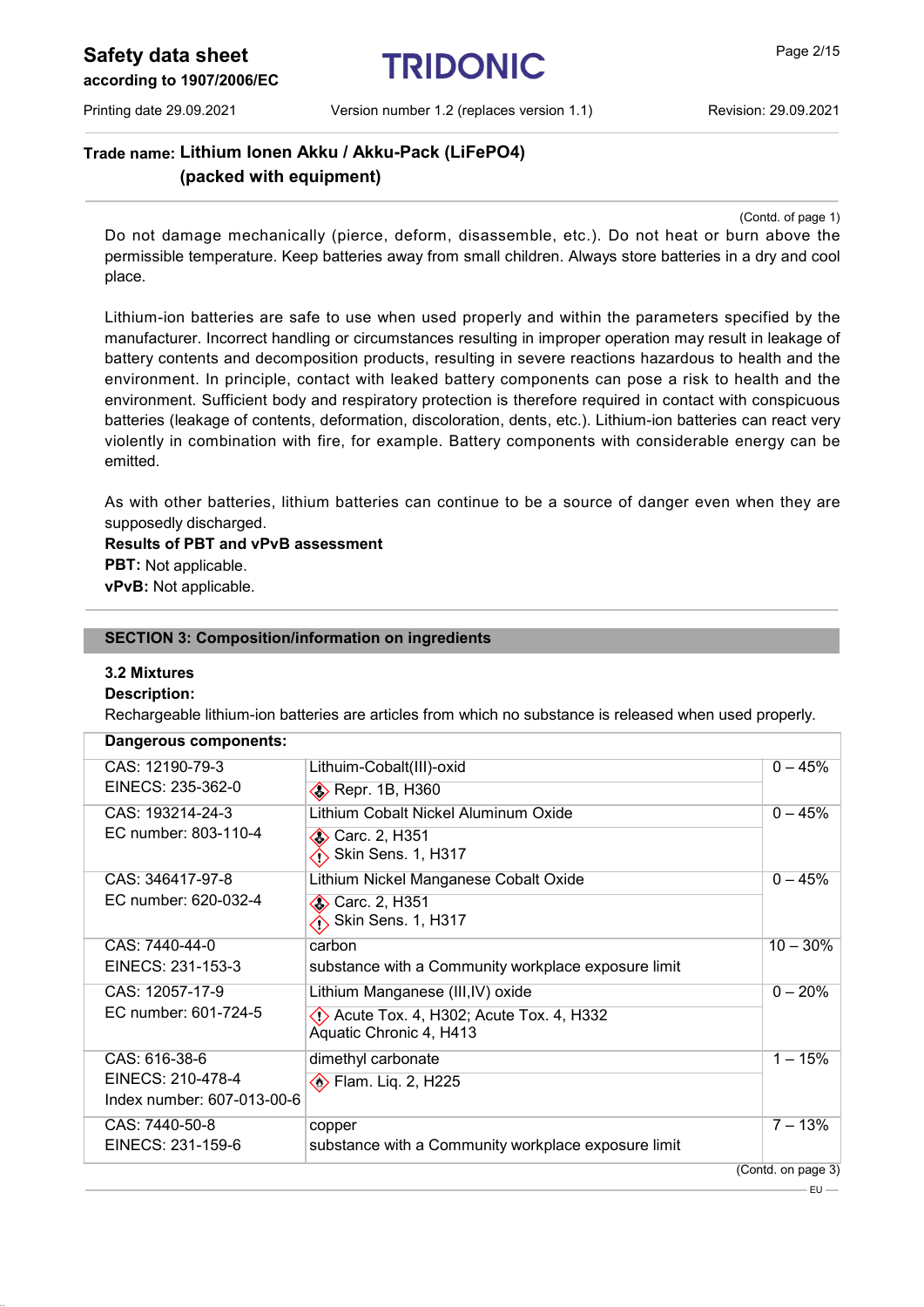Safety data sheet TRIDONIC Page 3/15

Printing date 29.09.2021 Version number 1.2 (replaces version 1.1) Revision: 29.09.2021

## Trade name: Lithium Ionen Akku / Akku-Pack (LiFePO4) (packed with equipment)

|                   |                                                     | (Contd. of page 2) |
|-------------------|-----------------------------------------------------|--------------------|
| CAS: 623-53-0     | Ethylmethylcarbonat                                 | $1 - 10%$          |
| ELINCS: 433-480-9 | <b>Elam.</b> Liq. 2, H225                           |                    |
| CAS: 96-49-1      | ethylene carbonate                                  | $0 - 10%$          |
| EINECS: 202-510-0 | → Eye Dam. 1, H318                                  |                    |
| CAS: 7429-90-5    | aluminium                                           | $3 - 9%$           |
| EINECS: 231-072-3 | substance with a Community workplace exposure limit |                    |
| CAS: 21324-40-3   | Lithiumhexafluorophosphat(1-)                       | $0.1 - 5\%$        |
| EINECS: 244-334-7 | Acute Tox. 3, H301                                  |                    |
|                   | <b>STOT RE 1, H372</b>                              |                    |
|                   | Skin Corr. 1A, H314                                 |                    |

Additional information: For the wording of the listed hazard phrases refer to section 16.

### SECTION 4: First aid measures

### 4.1 Description of first aid measures General information:

In normal cases no specific measures needed.

It always applies:

In case of discomfort or doubt, seek medical advice.

If unconscious, use a stable lateral position and do not administer anything through mouth.

The following measures apply to contact with the contents of a damaged battery:

### After inhalation:

Supply fresh air; consult doctor in case of complaints.

In case of unconsciousness place patient stably in side position for transportation.

### After skin contact:

Immediately wash with water and soap and rinse thoroughly.

Take off contaminated clothing and wash it before reuse.

Seek medical treatment in case of complaints.

### After eye contact:

Rinse opened eye for several minutes under running water.

Remove contact lenses, if present and easy to do. Continue rinsing.

Consult an ophthalmologist or eye clinic immediately.

### After swallowing:

Rinse mouth thoroughly with cold water. Do not induce vomiting. If the patient is fully conscious, give one or two glass of water to drink. Get medical attention immediately.

4.2 Most important symptoms and effects, both acute and delayed

No further relevant information available.

### 4.3 Indication of any immediate medical attention and special treatment needed

Depending on the condition of the patients, the doctor must assess the symptoms and the overall general condition.

(Contd. on page 4)

 $EU$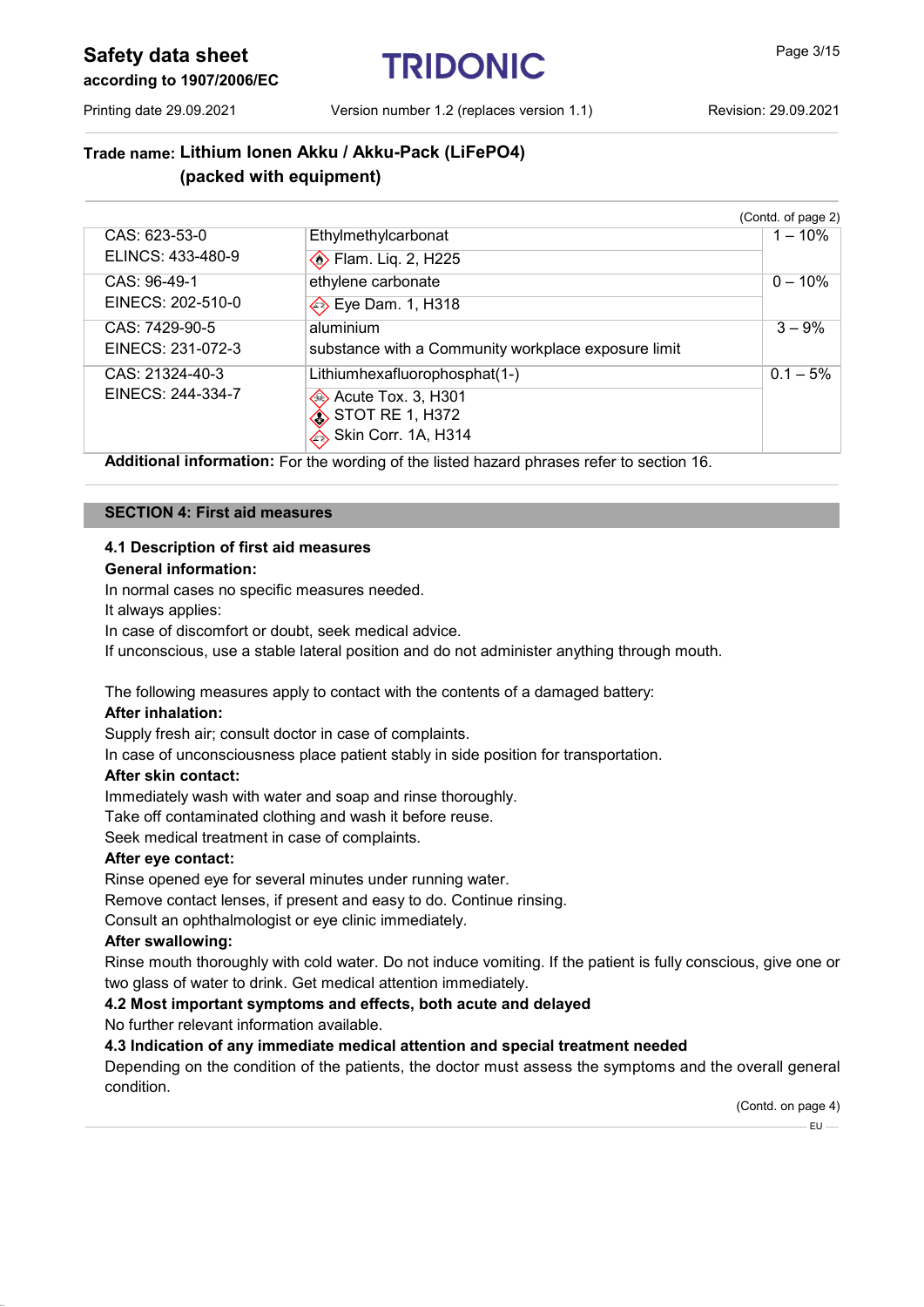## Safety data sheet **TRIDONIC Page 4/15**

### according to 1907/2006/EC

### Trade name: Lithium Ionen Akku / Akku-Pack (LiFePO4) (packed with equipment)

(Contd. of page 3)

### SECTION 5: Firefighting measures

### 5.1 Extinguishing media

### Suitable extinguishing agents:

CO2, powder or water spray. Fight larger fires with water spray or alcohol resistant foam.

For safety reasons unsuitable extinguishing agents: Water with full jet

### 5.2 Special hazards arising from the substance or mixture

Batteries may burst at high temperatures, which may result in flammable, toxic and/or corrosive vapours. May form hydrofluoric acid if the electrolyte comes into contact with water.

In case of fire, the following can be released:

COx

Hydrogen fluoride (HF)

#### 5.3 Advice for firefighters

Protective equipment:

Wear self-contained respiratory protective device.

Wear fully protective suit.

#### Additional information

Remove container from fire, if possible without risk. Cool endangered receptacles with water spray.

Ensure adequate ventilation.

### SECTION 6: Accidental release measures

### 6.1 Personal precautions, protective equipment and emergency procedures

Restricted access to the affected area until cleaning work is completed.

Wear protective equipment. Keep unprotected persons away.

Ensure adequate ventilation

Avoid skin and eye contact with damaged batteries.

6.2 Environmental precautions: Do not allow to enter sewers/ surface or ground water.

### 6.3 Methods and material for containment and cleaning up:

Cover leaked material with inert absorbent material (sand or soil) and dispose of in suitable containers. Clean again.

### 6.4 Reference to other sections

See Section 7 for information on safe handling.

See Section 8 for information on personal protection equipment.

See Section 13 for disposal information.

### SECTION 7: Handling and storage

### 7.1 Precautions for safe handling

In any case, the warnings on batteries and the instructions for use of devices and other applications must be carefully observed.

Use only the recommended battery types.

Lithium-ion batteries should preferably be stored at room temperature and dry (max. 40°C), large temperature fluctuations should be avoided. (e.g. do not store near heaters, do not permanently expose to sunlight).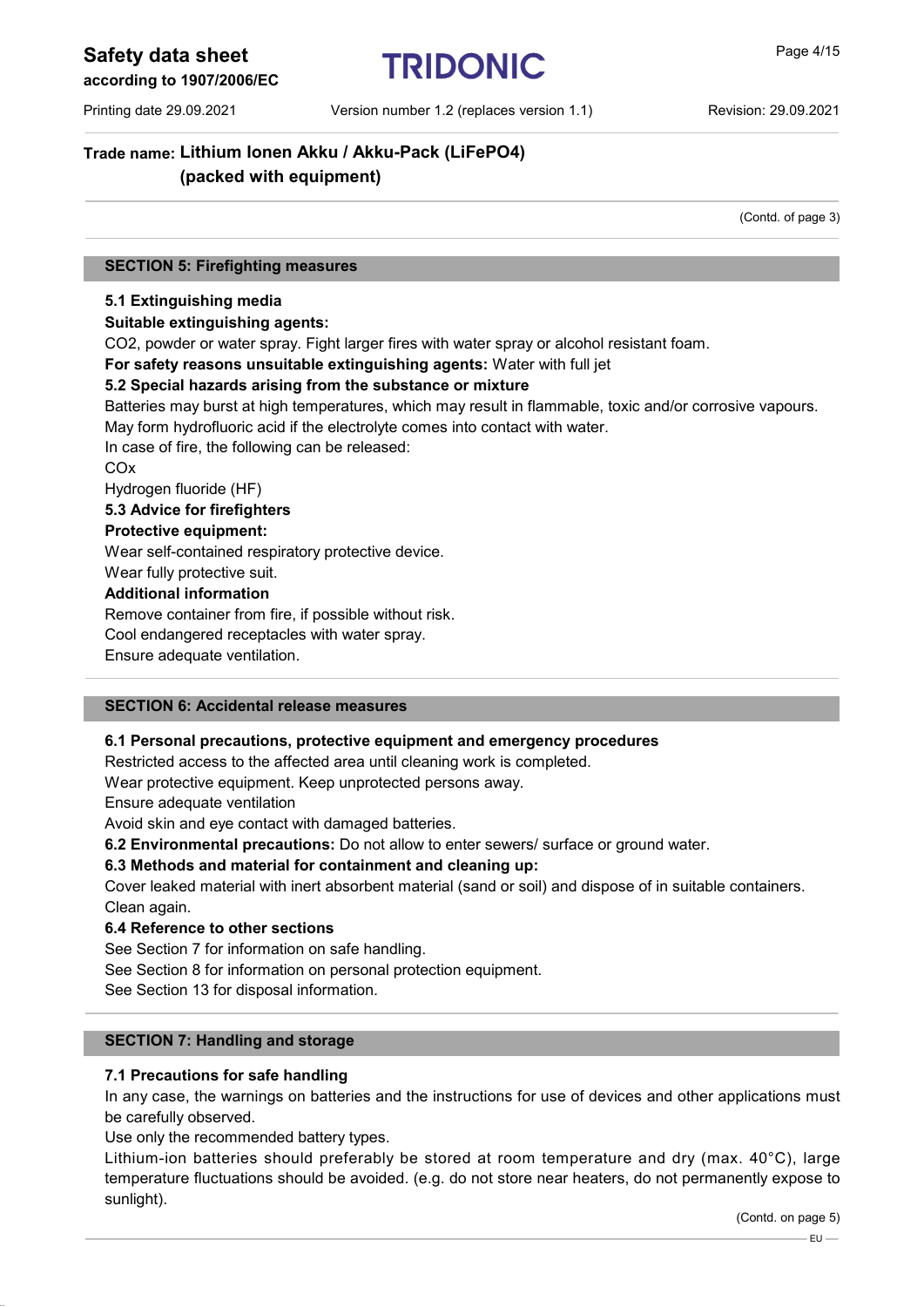Safety data sheet TRIDONIC Page 5/15

Printing date 29.09.2021 Version number 1.2 (replaces version 1.1) Revision: 29.09.2021

Trade name: Lithium Ionen Akku / Akku-Pack (LiFePO4) (packed with equipment)

(Contd. of page 4)

Never open, mechanically damage or burn the battery!

Observe protective measures and safety instructions.

### Information about fire - and explosion protection:

Keep away from heat, hot surfaces, sparks, open flames and other ignition sources. No smoking.

### 7.2 Conditions for safe storage, including any incompatibilities Storage:

### Requirements to be met by storerooms and receptacles:

Store in dry conditions.

Store in a cool location.

Protect from heat and direct sunlight.

Store in accordance with local/regional/national/international regulations.

### Information about storage in one common storage facility:

Store away from oxidising agents.

Do not store together with acids.

### Further information about storage conditions:

Recharge at regular intervals during prolonged storage.

Store in original container.

### Recommended storage temperature:

room temperature

Storage at room temperature (approx. 20°C) at approx. 20~60% of the nominal capacity.

Storage class: 11

7.3 Specific end use(s) No further relevant information available.

### SECTION 8: Exposure controls/personal protection

### 8.1 Control parameters

Lithium-ion batteries are products from which no substances are released under normal and reasonably foreseeable conditions of use.

| Ingredients with limit values that require monitoring at the workplace: |                                                                                                                                  |  |
|-------------------------------------------------------------------------|----------------------------------------------------------------------------------------------------------------------------------|--|
| CAS: 7440-44-0 carbon                                                   |                                                                                                                                  |  |
| MAK (Austria)                                                           | Short-term value: 10 A mg/m <sup>3</sup><br>Long-term value: $5 \text{ A} \text{ mg/m}^3$<br>(Alveolarstaub mit <1%Quartz)       |  |
| AGW (Germany)                                                           | Long-term value: $1.25^*$ 10 <sup>**</sup> mg/m <sup>3</sup><br>2(II);*alveolengängig**einatembar; AGS, DFG                      |  |
|                                                                         | WEL (Great Britain) Long-term value: 10* 4** mg/m <sup>3</sup><br>*inhalable dust **respirable                                   |  |
| CAS: 7440-50-8 copper                                                   |                                                                                                                                  |  |
| MAK (Austria)                                                           | Short-term value: 4E; 0.4A* mg/m <sup>3</sup><br>Long-term value: $1E$ ; 0.1A* mg/m <sup>3</sup><br>als Cu berechnet; *als Rauch |  |
|                                                                         | (Contd. on page 6)                                                                                                               |  |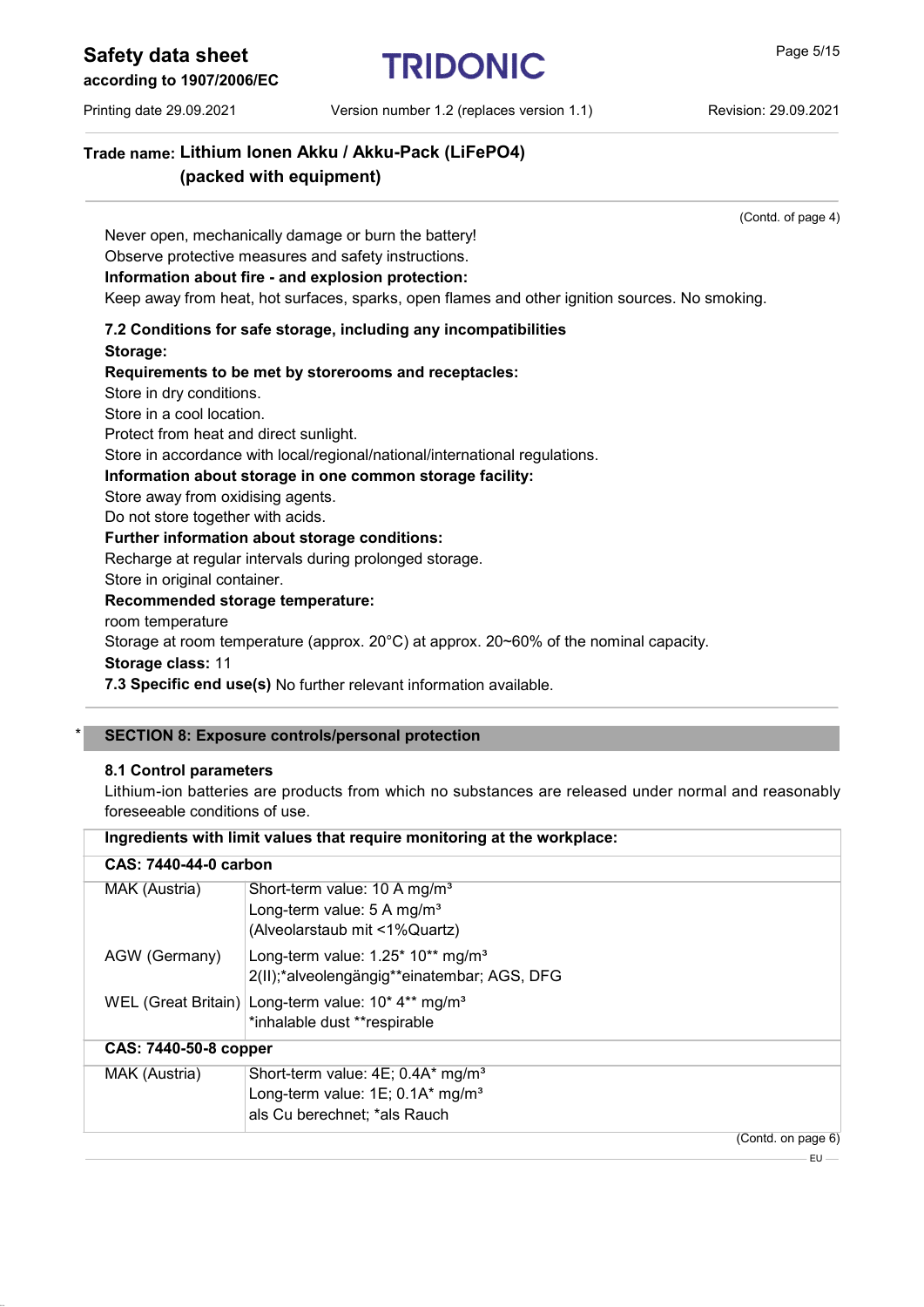# Safety data sheet<br>
FRIDONIC<br>
Page 6/15

Printing date 29.09.2021 Version number 1.2 (replaces version 1.1) Revision: 29.09.2021

## Trade name: Lithium Ionen Akku / Akku-Pack (LiFePO4) (packed with equipment)

|                                                              |                                                                                                                                   | (Contd. of page 5) |
|--------------------------------------------------------------|-----------------------------------------------------------------------------------------------------------------------------------|--------------------|
| MAK (Germany)                                                | Long-term value: 0.01 A mg/m <sup>3</sup><br>als Cu                                                                               |                    |
| LEP (Spain)                                                  | Long-term value: 0.1 mg/m <sup>3</sup><br>fracción respirable, d                                                                  |                    |
| VLEP (France)                                                | Short-term value: 2 <sup>**</sup> mg/m <sup>3</sup><br>Long-term value: 0.2* 1** mg/m <sup>3</sup><br>*fumées **poussières, en Cu |                    |
| <b>WEL</b> (Great Britain)                                   | Short-term value: 2** mg/m <sup>3</sup><br>Long-term value: 0.2* 1** mg/m <sup>3</sup><br>*fume **dusts and mists (as Cu)         |                    |
| TWA (Italy)                                                  | Long-term value: 0.2* 1* mg/m <sup>3</sup><br>*fumi; **polveri e nebbie                                                           |                    |
| WGW (Netherland)                                             | Long-term value: 0.1 mg/m <sup>3</sup><br>inhaleerbaar                                                                            |                    |
| <b>CAS: 7429-90-5 aluminium</b>                              |                                                                                                                                   |                    |
| MAK (Austria)                                                | Short-term value: 20 E mg/m <sup>3</sup><br>Long-term value: 10 E mg/m <sup>3</sup><br>(als Metall)                               |                    |
| AGW (Germany)                                                | Long-term value: 1.25* 10** mg/m <sup>3</sup><br>2(II);*alveolengängig**einatembar; AGS, DFG                                      |                    |
| LEP (Spain)                                                  | Long-term value: $10.5*$ mg/m <sup>3</sup><br>*Humos de soldadura, Polvos aluminotermia; como Al                                  |                    |
| VLEP (France)                                                | Long-term value: 5* 10** mg/m <sup>3</sup><br>*pulvérulent **métal                                                                |                    |
| <b>WEL</b> (Great Britain)                                   | Long-term value: $10* 4**$ mg/m <sup>3</sup><br>*inhalable dust **respirable dust                                                 |                    |
| TWA (Italy)                                                  | Long-term value: 1 mg/m <sup>3</sup><br>A4, (j); metallico e composti insolubili                                                  |                    |
| WGW (Netherland)                                             | Long-term value: 0.05* mg/m <sup>3</sup><br>*Metaal en onoplosbare verb., inadembaar (privaat)                                    |                    |
|                                                              | CAS: 21324-40-3 Lithiumhexafluorophosphat(1-)                                                                                     |                    |
| AGW (Germany)                                                | Long-term value: 0.2 E mg/m <sup>3</sup><br>1(I); Y, 10, DFG, als Li                                                              |                    |
| <b>Regulatory information</b>                                |                                                                                                                                   |                    |
| MAK (Austria): GKV 2018, 254. Verordnung, 24.9.2018, Teil II |                                                                                                                                   |                    |
| AGW (Germany): TRGS 900                                      |                                                                                                                                   |                    |
| WEL (Great Britain): EH40/2020                               |                                                                                                                                   |                    |
| MAK (Germany): MAK- und BAT-Liste                            |                                                                                                                                   |                    |

LEP (Spain): Límites de exposición profesional para agentes químicos

VLEP (France): ED 1487 12.2020

TWA (Italy): Valori Limite di Soglia

WGW (Netherland): Grenswaarden gezondheidsschadelijke stoffen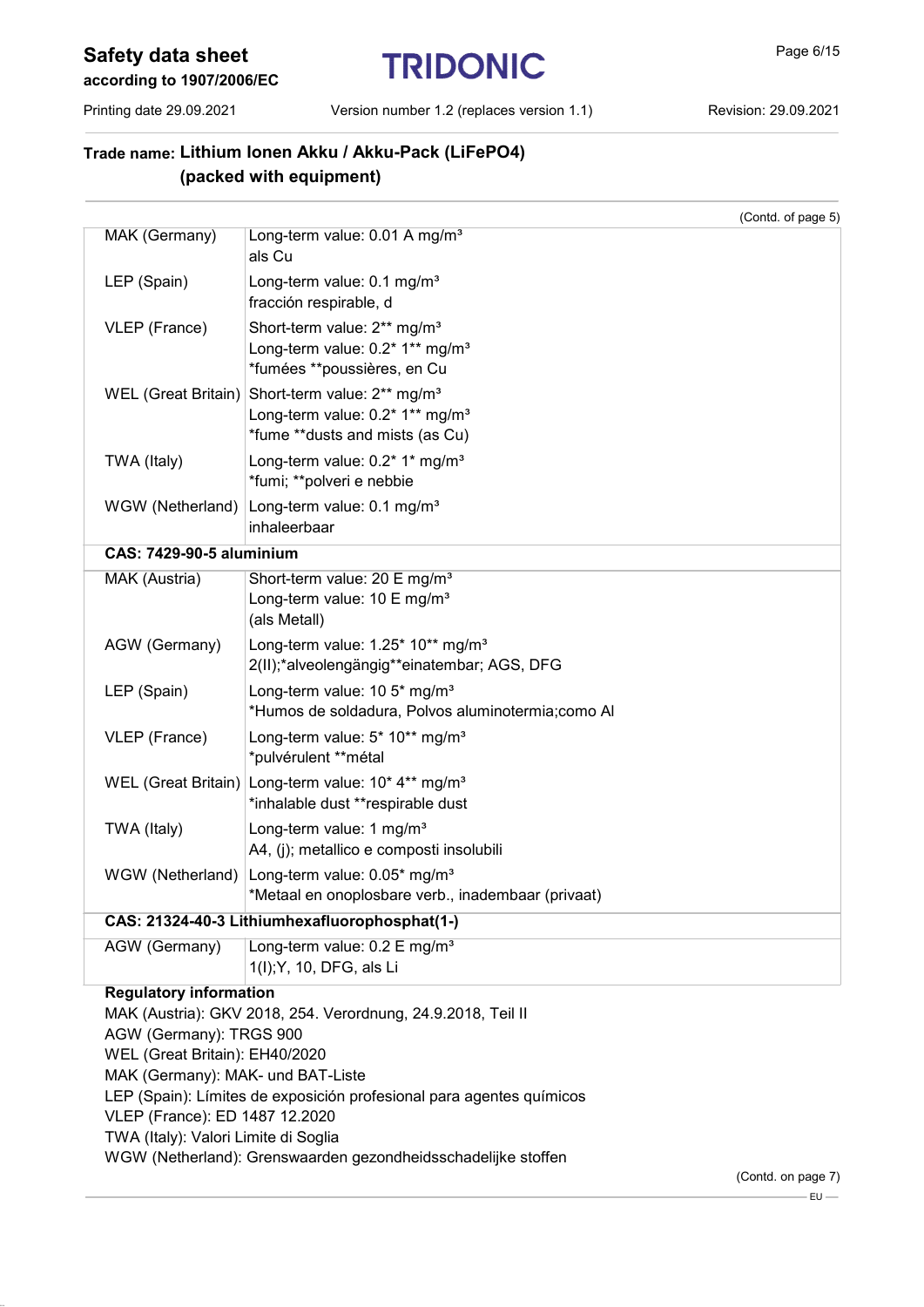# Safety data sheet<br>
TRIDONIC<br>
Page 7/15

Printing date 29.09.2021 Version number 1.2 (replaces version 1.1) Revision: 29.09.2021

(Contd. of page 6)

### Trade name: Lithium Ionen Akku / Akku-Pack (LiFePO4) (packed with equipment)

| <b>DNELs</b>                         |                                                                                                         |                                                                                     |                                                                 |  |
|--------------------------------------|---------------------------------------------------------------------------------------------------------|-------------------------------------------------------------------------------------|-----------------------------------------------------------------|--|
| <b>CAS: 7440-50-8 copper</b>         |                                                                                                         |                                                                                     |                                                                 |  |
| Oral                                 | Long-term exposure - systemic effects 0.041 mg/kg bw/d (consumer)                                       |                                                                                     |                                                                 |  |
| Dermal                               |                                                                                                         |                                                                                     | Long-term exposure - systemic effects 137 mg/kg bw/d (consumer) |  |
|                                      |                                                                                                         |                                                                                     | 137 mg/kg bw/d (workers)                                        |  |
|                                      |                                                                                                         |                                                                                     | short-term exposure - systemic effects 273 mg/kg bw (consumer)  |  |
|                                      |                                                                                                         |                                                                                     | 273 mg/kg bw (workers)                                          |  |
|                                      |                                                                                                         | Inhalative Long-term exposure - local effects                                       | 1 mg/m <sup>3</sup> (consumer)                                  |  |
|                                      |                                                                                                         |                                                                                     | 1 mg/m $3$ (workers)                                            |  |
|                                      |                                                                                                         | short-term exposure - local effects                                                 | 1 mg/m <sup>3</sup> (consumer)                                  |  |
|                                      |                                                                                                         |                                                                                     | 1 mg/m <sup>3</sup> (workers)                                   |  |
|                                      | <b>CAS: 7429-90-5 aluminium</b>                                                                         |                                                                                     |                                                                 |  |
| Oral                                 |                                                                                                         |                                                                                     | Long-term exposure - systemic effects 7.9 mg/kg bw/d (consumer) |  |
|                                      |                                                                                                         | Inhalative Long-term exposure - systemic effects $3.72$ mg/m <sup>3</sup> (workers) |                                                                 |  |
|                                      |                                                                                                         | Long-term exposure - local effects                                                  | 3.72 mg/m <sup>3</sup> (workers)                                |  |
| <b>PNECs</b>                         |                                                                                                         |                                                                                     |                                                                 |  |
|                                      | CAS: 7440-50-8 copper                                                                                   |                                                                                     |                                                                 |  |
| fresh water<br>$7.8 \mu g/l$         |                                                                                                         |                                                                                     |                                                                 |  |
| $5.2 \mu g/l$<br>sea water           |                                                                                                         |                                                                                     |                                                                 |  |
| <b>STP</b><br>$0.23$ mg/l            |                                                                                                         |                                                                                     |                                                                 |  |
| sediment (fresh water) 87 mg/kg dw   |                                                                                                         |                                                                                     |                                                                 |  |
| sediment (sea water)<br>676 mg/kg dw |                                                                                                         |                                                                                     |                                                                 |  |
| soil                                 |                                                                                                         | 65 mg/kg dw                                                                         |                                                                 |  |
|                                      | Ingredients with biological limit values:                                                               |                                                                                     |                                                                 |  |
|                                      | <b>CAS: 7429-90-5 aluminium</b>                                                                         |                                                                                     |                                                                 |  |
|                                      | BGW (Germany) 50 µg/g Kreatinin                                                                         |                                                                                     |                                                                 |  |
| Untersuchungsmaterial: Urin          |                                                                                                         |                                                                                     |                                                                 |  |
|                                      | Probennahmezeitpunkt: bei Langzeitexposition: am Schichtende nach mehreren<br>vorangegangenen Schichten |                                                                                     |                                                                 |  |
|                                      | Parameter: Aluminium                                                                                    |                                                                                     |                                                                 |  |
|                                      | Regulatory information BGW (Germany): TRGS 903                                                          |                                                                                     |                                                                 |  |

Additional information: The lists valid during the making were used as basis.

### 8.2 Exposure controls

### Appropriate engineering controls

No further data; see item 7.

Technical measures and the use of suitable working methods take priority over the use of personal protective equipment.

(Contd. on page 8)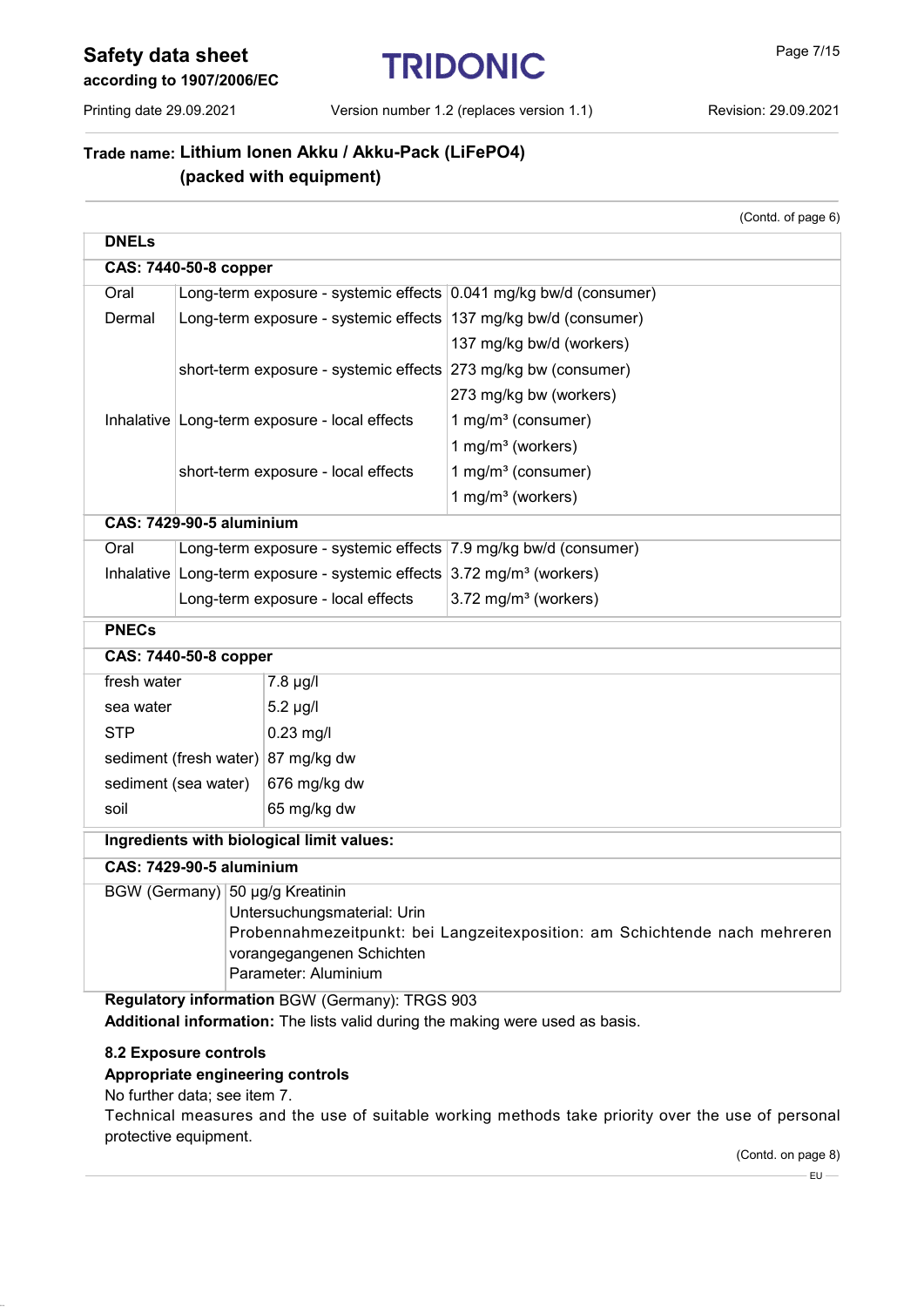# Safety data sheet<br>
TRIDONIC<br>
Page 8/15

### according to 1907/2006/EC

Printing date 29.09.2021 Version number 1.2 (replaces version 1.1) Revision: 29.09.2021

## Trade name: Lithium Ionen Akku / Akku-Pack (LiFePO4) (packed with equipment)

(Contd. of page 7)

### Individual protection measures, such as personal protective equipment General protective and hygienic measures:

The usual precautionary measures are to be adhered to when handling chemicals.

Keep away from foodstuffs, beverages and feed.

Do not eat or drink while working.

Avoid skin and eye contact with damaged batteries.

Avoid inhalation of spilled material.

Take off contaminated clothing and wash it before reuse.

Protective clothing needs to be selected specifically for the workplace, depending on concentrations and quantities of the hazardous substances handled. The chemical resistance of the protective equipment should be enquired at the respective supplier.

Eye wash bottles and emergency showers should be provided in the immediate area near the workplace.

Respiratory protection: Not required when handling undamaged batteries.

### Hand protection

Not required when handling undamaged batteries.

Wear protective gloves made of chloroprene or rubber if batteries are damaged.

### **Material of gloves**

The selection of the suitable gloves does not only depend on the material, but also on further marks of quality and varies from manufacturer to manufacturer.

Selection of the glove material on consideration of the penetration times, rates of diffusion and the degradation.

### Penetration time of glove material

The exact break through time has to be found out by the manufacturer of the protective gloves and has to be observed.

### Eye/face protection

Not required when handling undamaged batteries.

Wear protective goggles if batteries are damaged.

Body protection: Not required when handling undamaged batteries.

Environmental exposure controls Do not allow to enter sewers/ surface or ground water.

### SECTION 9: Physical and chemical properties

| 9.1 Information on basic physical and chemical properties |                           |
|-----------------------------------------------------------|---------------------------|
| <b>General Information</b>                                |                           |
| Colour:                                                   | Various colours           |
| Odour:                                                    | Odourless                 |
| <b>Odour threshold:</b>                                   | No information available. |
| Melting point/freezing point:                             | No information available. |
| Boiling point or initial boiling point and boiling        |                           |
| range                                                     | No information available. |
| <b>Flammability</b>                                       | Not determined.           |
| Lower and upper explosion limit                           |                           |
| Lower:                                                    | No information available. |
| Upper:                                                    | No information available. |
| <b>Flash point:</b>                                       | Not applicable.           |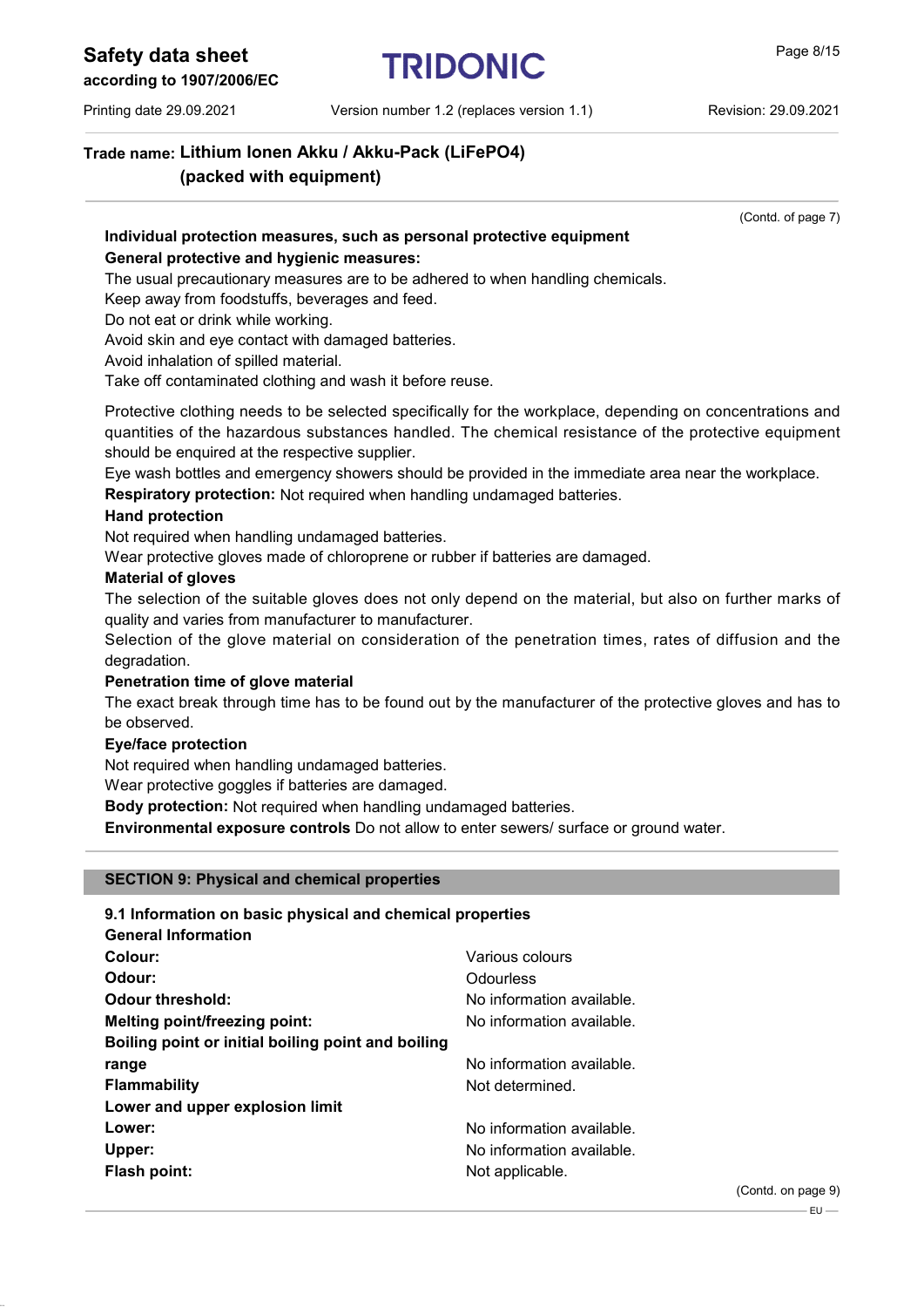Safety data sheet  $TRIDONIC$  Page 9/15

### according to 1907/2006/EC

Printing date 29.09.2021 Version number 1.2 (replaces version 1.1) Revision: 29.09.2021

(Contd. of page 8)

## Trade name: Lithium Ionen Akku / Akku-Pack (LiFePO4) (packed with equipment)

| Auto-ignition temperature:                        | No information available. |
|---------------------------------------------------|---------------------------|
| <b>Decomposition temperature:</b>                 | No information available. |
| рH                                                | Not applicable.           |
| <b>Viscosity:</b>                                 |                           |
| <b>Kinematic viscosity</b>                        | Not applicable.           |
| Dynamic:                                          | Not applicable.           |
| <b>Solubility</b>                                 |                           |
| water:                                            | Insoluble.                |
| Partition coefficient n-octanol/water (log value) | No information available. |
| Vapour pressure:                                  | Not applicable.           |
| Density and/or relative density                   |                           |
| Density:                                          | No information available. |
| <b>Vapour density</b>                             | Not applicable.           |
| <b>Particle characteristics</b>                   | See item 3.               |
|                                                   |                           |
| 9.2 Other information                             |                           |
| Appearance:                                       |                           |
| Form:                                             | Solid                     |
| Important information on protection of health     |                           |
| and environment, and on safety.                   |                           |
| <b>Explosive properties:</b>                      | No information available. |
| <b>Change in condition</b>                        |                           |
| Softening point/range                             |                           |
| <b>Oxidising properties</b>                       | No information available. |
| <b>Evaporation rate</b>                           | Not applicable.           |
| Information with regard to physical hazard        |                           |
| classes                                           |                           |
| <b>Explosives</b>                                 | Void                      |
| <b>Flammable gases</b>                            | Void                      |
| <b>Aerosols</b>                                   | Void                      |
| <b>Oxidising gases</b>                            | Void                      |
| <b>Gases under pressure</b>                       | Void                      |
| <b>Flammable liquids</b>                          | Void                      |
| <b>Flammable solids</b>                           | Void                      |
| Self-reactive substances and mixtures             | Void                      |
| <b>Pyrophoric liquids</b>                         | Void                      |
| <b>Pyrophoric solids</b>                          | Void                      |
| Self-heating substances and mixtures              | Void                      |
| Substances and mixtures, which emit flammable     |                           |
| gases in contact with water                       | Void                      |
| <b>Oxidising liquids</b>                          | Void                      |
| <b>Oxidising solids</b>                           | Void                      |
| <b>Organic peroxides</b>                          | Void                      |
| <b>Corrosive to metals</b>                        | Void                      |
|                                                   |                           |

(Contd. on page 10)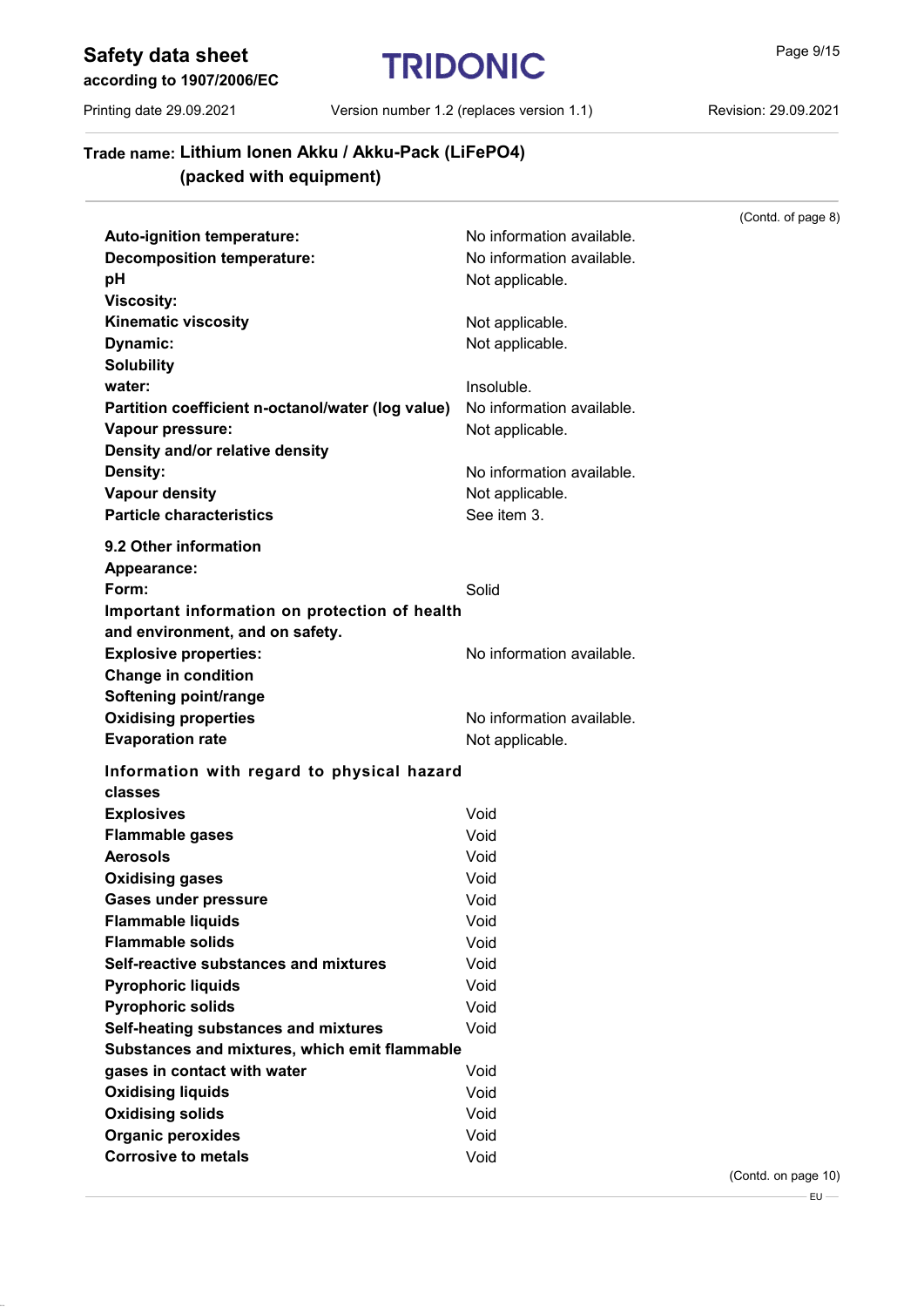Safety data sheet TRIDONIC **Page 10/15** 

according to 1907/2006/EC

Printing date 29.09.2021 Version number 1.2 (replaces version 1.1) Revision: 29.09.2021

(Contd. of page 9)

### Trade name: Lithium Ionen Akku / Akku-Pack (LiFePO4) (packed with equipment)

| <b>Desensitised explosives</b> | Void |  |
|--------------------------------|------|--|
|                                |      |  |

### SECTION 10: Stability and reactivity

10.1 Reactivity No hazardous reactions known if stored and used as prescribed.

10.2 Chemical stability No decomposition if used and stored according to specifications.

10.3 Possibility of hazardous reactions No further relevant information available.

### 10.4 Conditions to avoid

Keep away from heat, hot surfaces, sparks, open flames and other ignition sources. No smoking.

Do not expose the rechargeable Li-Ion battery to mechanical shock.

Do not disassemble, crush, short-circuit, or connect with incorrect polarity. Avoid mechanical or electrical abuse.

10.5 Incompatible materials: No further relevant information available.

### 10.6 Hazardous decomposition products:

No decomposition if used and stored according to specifications.

With open cells there is the possibility of the release of hydrofluoric acid and carbon monoxide.

### **SECTION 11: Toxicological information**

### 11.1 Information on hazard classes as defined in Regulation (EC) No 1272/2008

Inhalation: No probable route of exposure of the product itself. Inhalation of substances leaked from damaged batteries may irritate the respiratory tract and damage organs during prolonged or repeated exposure.

Skin contact: Contact with the undamaged battery does not present a hazard. Skin contact with damaged batteries may cause burns.

Eye contact: Contact with the undamaged battery does not constitute a hazard. Eye contact with spills from the damaged battery may cause burns.

Ingestion: No probable route of exposure of the product itself. Ingestion of spills may cause burns to the esophagus and stomach. Harmful if swallowed.

The product is declared as an article and is not subject to the CLP classification and labelling requirements. Acute toxicity Based on available data, the classification criteria are not met.

| LD/LC50 values relevant for classification: |  |                                        |  |
|---------------------------------------------|--|----------------------------------------|--|
| CAS: 616-38-6 dimethyl carbonate            |  |                                        |  |
| Oral                                        |  | LD50 $ 13,000 \text{ mg/kg}$ (rat)     |  |
|                                             |  | Dermal $ LD50  > 5,000$ mg/kg (rabbit) |  |
|                                             |  | CAS: 7440-50-8 copper                  |  |
| Oral                                        |  | $LD50 > 2,000$ mg/kg (rat)             |  |
|                                             |  | CAS: 96-49-1 ethylene carbonate        |  |
| Oral                                        |  | LD50   10,000 mg/kg (rat)              |  |
|                                             |  | (Contd. on page 11)                    |  |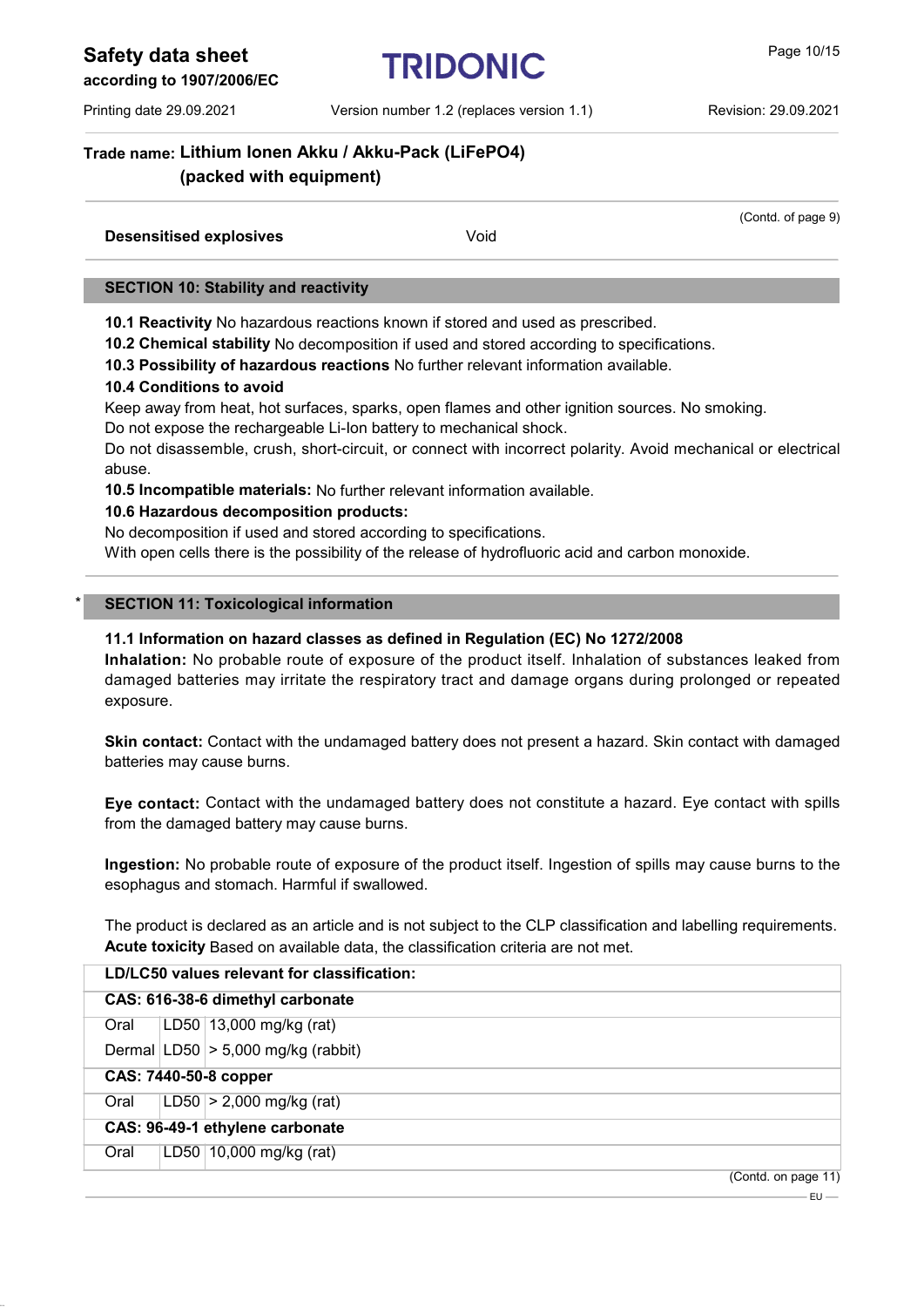Safety data sheet  $TRIDONIC$  Page 11/15

according to 1907/2006/EC

Printing date 29.09.2021 Version number 1.2 (replaces version 1.1) Revision: 29.09.2021

(Contd. of page 10)

Trade name: Lithium Ionen Akku / Akku-Pack (LiFePO4) (packed with equipment)

### Skin corrosion/irritation

The electrolyte contained in the cell or battery is classified as a caustic liquid and causes skin burns. Serious eye damage/irritation

The electrolyte contained in the cell or battery is classified as a corrosive liquid and causes serious eye damage.

### Respiratory or skin sensitisation

The electrolyte contained in the cell or battery contains sensitizing substances.

Germ cell mutagenicity Based on available data, the classification criteria are not met.

Carcinogenicity The electrolyte contains nickel and cobalt compounds.

Reproductive toxicity The electrolyte contains cobalt compounds.

STOT-single exposure Based on available data, the classification criteria are not met.

STOT-repeated exposure The electrolyte contains nickel compounds.

Aspiration hazard Based on available data, the classification criteria are not met.

Other information: There is no danger from the undamaged battery.

### 11.2 Information on other hazards

### Endocrine disrupting properties

None of the ingredients is listed.

### **SECTION 12: Ecological information**

### 12.1 Toxicity

Aquatic toxicity: No further relevant information available.

12.2 Persistence and degradability No further relevant information available.

12.3 Bioaccumulative potential No further relevant information available.

12.4 Mobility in soil No further relevant information available.

### 12.5 Results of PBT and vPvB assessment

PBT: Not applicable.

vPvB: Not applicable.

### 12.6 Endocrine disrupting properties

The product does not contain substances with endocrine disrupting properties.

### 12.7 Other adverse effects

### Additional ecological information:

### General notes:

Water hazard class 3 (German Regulation) (Self-assessment): extremely hazardous for water Do not allow product to reach ground water, water course or sewage system.

Avoid release to the environment.

### SECTION 13: Disposal considerations

### 13.1 Waste treatment methods

### Recommendation

Must not be disposed together with household garbage. Do not allow product to reach sewage system. Dispose only through authorized companies in accordance with local regulations.

(Contd. on page 12)

 $EU -$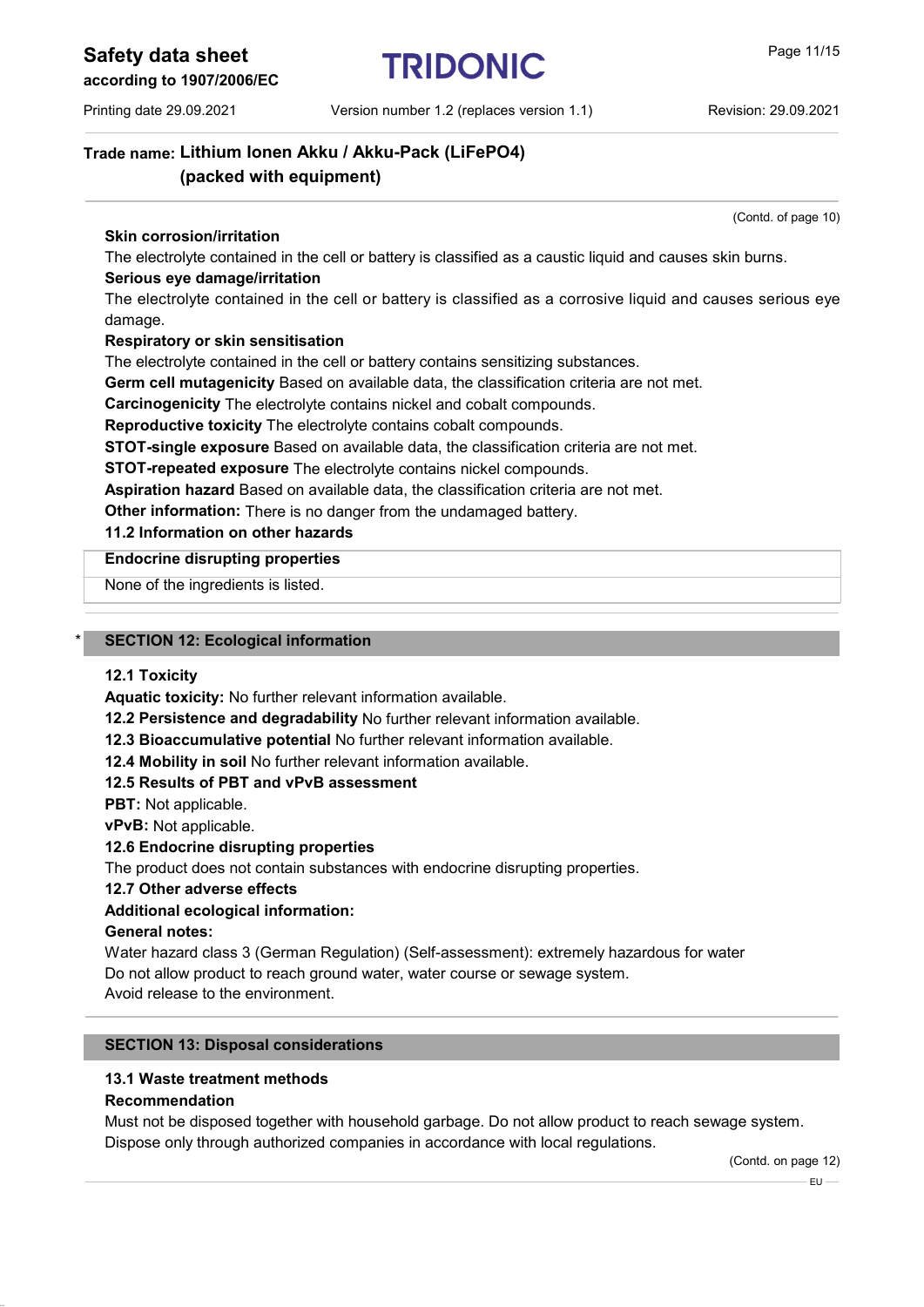Safety data sheet<br>
TRIDONIC<br>
Page 12/15

according to 1907/2006/EC

Printing date 29.09.2021 Version number 1.2 (replaces version 1.1) Revision: 29.09.2021

(Contd. of page 11)

Trade name: Lithium Ionen Akku / Akku-Pack (LiFePO4) (packed with equipment)

### European waste catalogue

Notes: The European Waste Catalogue (EWC) classifies waste materials and categorises them according to what they are and how they were produced. This may cause other classifications. The final decision belongs to the last user.

EQUIPMENT

EQUIPMENT

16 06 05 other batteries and accumulators

### Uncleaned packaging:

Recommendation: Dispose of packaging according to regulations on the disposal of packagings.

### SECTION 14: Transport information

14.1 UN number or ID number ADR/RID/ADN, IMDG, IATA **UN3481** 14.2 UN proper shipping name ADR/RID/ADN 3481 LITHIUM ION BATTERIES PACKED WITH

IMDG, IATA **IMPG, IATA** LITHIUM ION BATTERIES PACKED WITH

14.3 Transport hazard class(es)

ADR/RID/ADN, IMDG, IATA



| <b>Class</b>                                     | 9 Miscellaneous dangerous substances and articles.                         |
|--------------------------------------------------|----------------------------------------------------------------------------|
| Label                                            | 9A                                                                         |
| 14.4 Packing group                               |                                                                            |
| ADR/RID/ADN, IMDG, IATA                          | not regulated                                                              |
| <b>14.5 Environmental hazards:</b>               | Not applicable.                                                            |
| 14.6 Special precautions for user                | Warning: Miscellaneous dangerous substances and<br>articles.               |
| Hazard identification number (Kemler code):      |                                                                            |
| <b>EMS Number:</b>                               | $F-A, S-I$                                                                 |
| <b>Stowage Category</b>                          | A                                                                          |
| <b>Stowage Code</b>                              | SW19 For batteries transported in accordance with SP                       |
|                                                  | 376 or SP 377 Category C, unless transported on a                          |
|                                                  | short international voyage.                                                |
| 14.7 Maritime transport in bulk according to IMO |                                                                            |
| instruments                                      | Not applicable.                                                            |
| <b>Transport/Additional information:</b>         | <b>Special provision 188:</b>                                              |
|                                                  | The carriage of Li-ion batteries is not subject to the                     |
|                                                  | provisions of ADR/RID/IMDG if the requirements set<br>out therein are met. |
|                                                  | (Contd. on page 13)                                                        |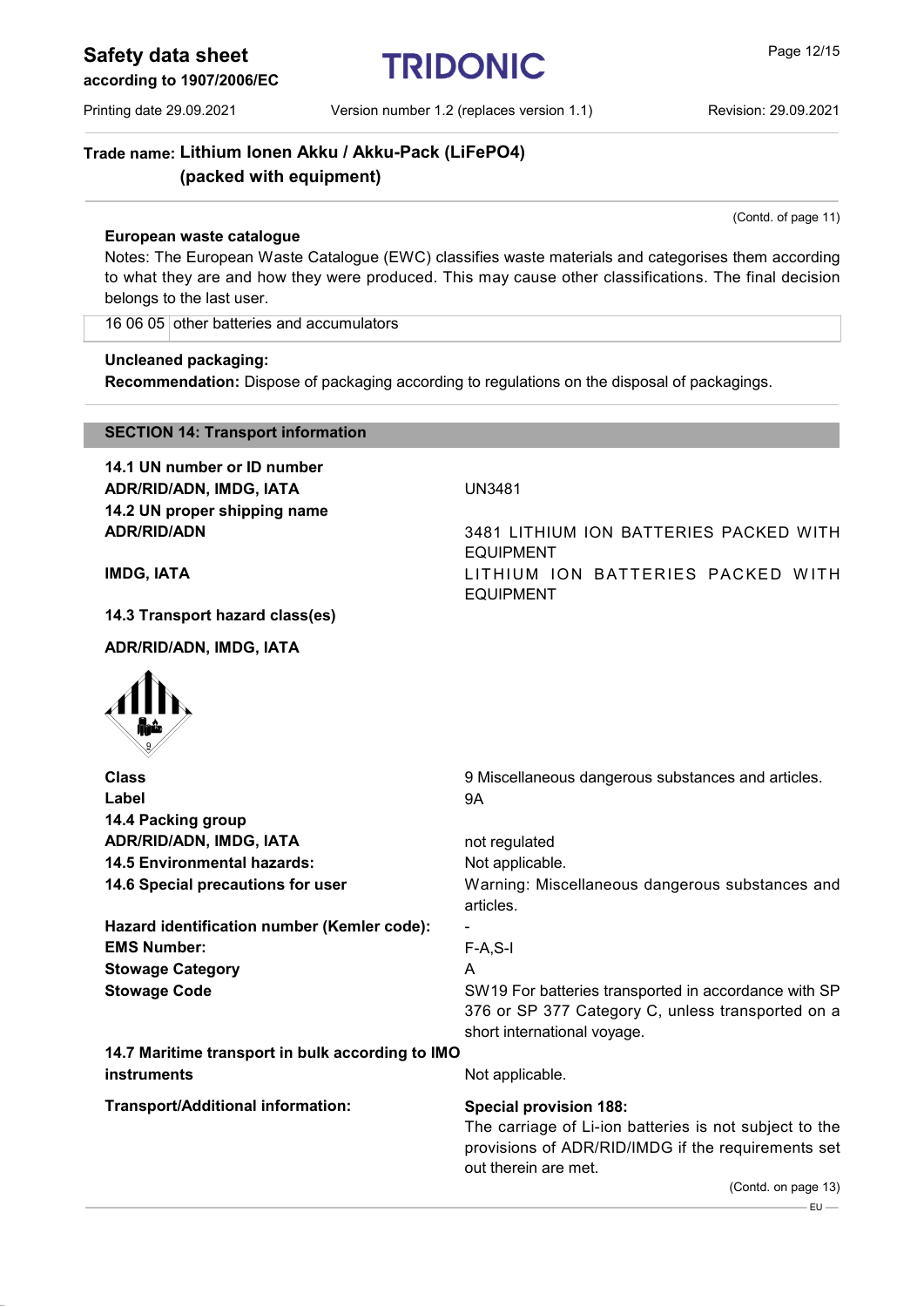Safety data sheet  $TRIDONIC$  Page 13/15

according to 1907/2006/EC

Printing date 29.09.2021 Version number 1.2 (replaces version 1.1) Revision: 29.09.2021

(Contd. of page 12)

### Trade name: Lithium Ionen Akku / Akku-Pack (LiFePO4) (packed with equipment)

ADR/RID/ADN Limited quantities (LQ) 0 Excepted quantities (EQ) Code: E0 Not permitted as Excepted Quantity Transport category 2 Tunnel restriction code **EXECUTE:** EXECUTE: EXECUTE: IMDG Limited quantities (LQ) 0 Excepted quantities (EQ) Code: E0 Not permitted as Excepted Quantity UN "Model Regulation": UN 3481 LITHIUM ION BATTERIES PACKED WITH EQUIPMENT

### **SECTION 15: Regulatory information**

### 15.1 Safety, health and environmental regulations/legislation specific for the substance or mixture Labelling according to Regulation (EC) No 1272/2008

According to REACH, the product is an article and therefore not subject to classification and labelling according to CLP Regulation (EC) No. 1272/2008.

There is no obligation to prepare safety data sheets for articles. This data sheet describes the safety requirements and is based on the safety data sheet according to REACH Regulation (EC) No. 1907/2006.

### Directive 2012/18/EU

Named dangerous substances - ANNEX I None of the ingredients is listed.

DIRECTIVE 2011/65/EU on the restriction of the use of certain hazardous substances in electrical and electronic equipment – Annex II

None of the ingredients is listed.

### REGULATION (EU) 2019/1148

### Annex I - RESTRICTED EXPLOSIVES PRECURSORS (Upper limit value for the purpose of licensing under Article 5(3))

None of the ingredients is listed.

### Annex II - REPORTABLE EXPLOSIVES PRECURSORS

None of the ingredients is listed.

### Regulation (EC) No 273/2004 on drug precursors

None of the ingredients is listed.

### Regulation (EC) No 111/2005 laying down rules for the monitoring of trade between the Community and third countries in drug precursors

None of the ingredients is listed.

(Contd. on page 14)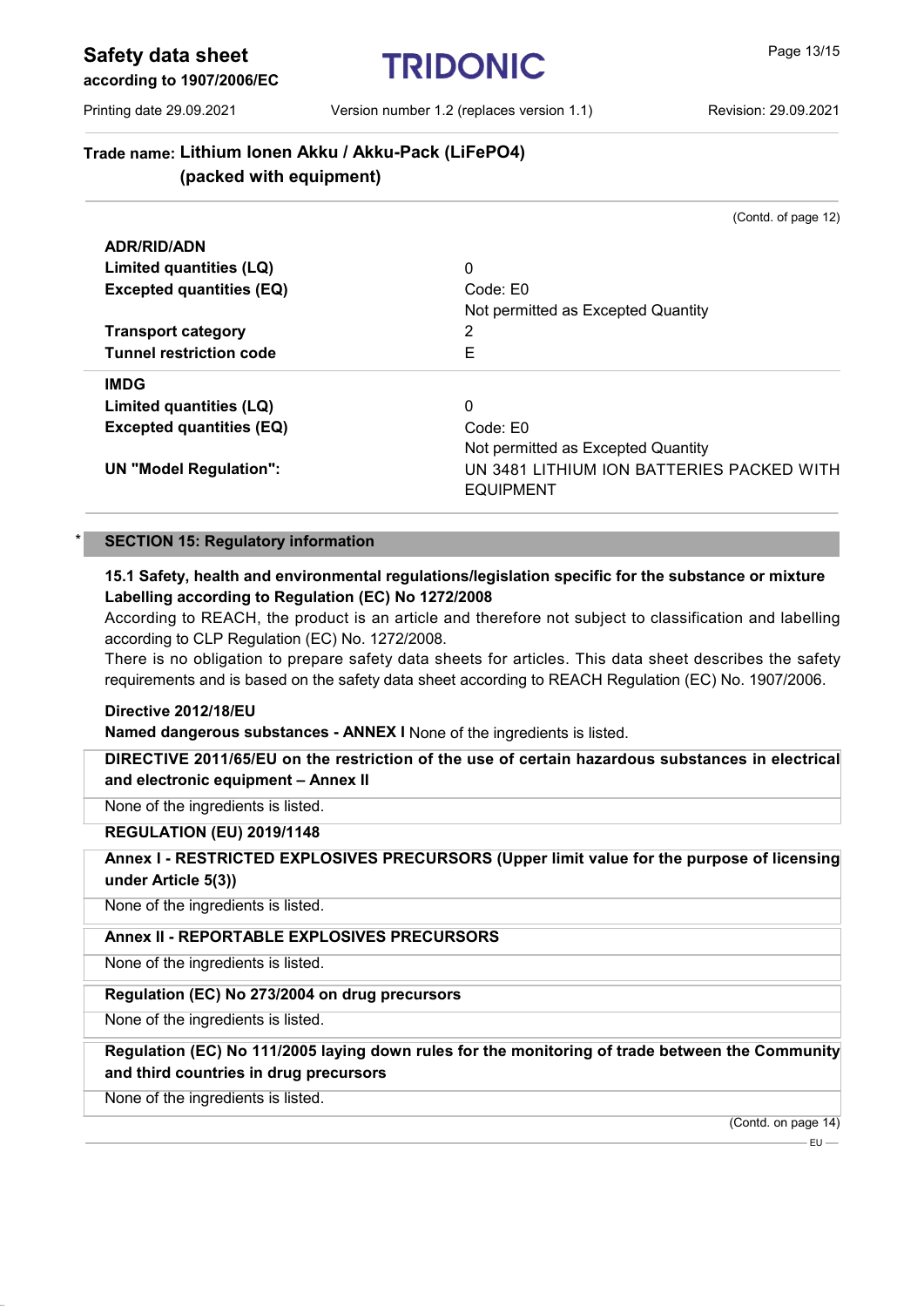## Safety data sheet **TRIDONIC Page 14/15**

### according to 1907/2006/EC

Printing date 29.09.2021 Version number 1.2 (replaces version 1.1) Revision: 29.09.2021

### Trade name: Lithium Ionen Akku / Akku-Pack (LiFePO4) (packed with equipment)

(Contd. of page 13)

### National regulations:

Other regulations, limitations and prohibitive regulations Substances of very high concern (SVHC) according to REACH, Article 57 Does not contain SVHC substances  $\geq$  0.1 %. (Status: 09/2021) 15.2 Chemical safety assessment: A Chemical Safety Assessment has not been carried out.

### SECTION 16: Other information

This information is based on our present knowledge. However, this shall not constitute a guarantee for any specific product features and shall not establish a legally valid contractual relationship.

### Relevant phrases

H225 Highly flammable liquid and vapour.

H301 Toxic if swallowed.

H302 Harmful if swallowed.

H314 Causes severe skin burns and eye damage.

H317 May cause an allergic skin reaction.

H318 Causes serious eye damage.

H332 Harmful if inhaled.

H351 Suspected of causing cancer.

H360 May damage fertility or the unborn child.

H372 Causes damage to organs through prolonged or repeated exposure.

H413 May cause long lasting harmful effects to aquatic life.

### Training hints

Regular training of staff involved in the transport of dangerous goods (in accordance with Chapter 1.3 ADR).

### Department issuing SDS:

UmEnA GmbH

http://umena.at

Email: office@umena.at

Date of previous version: 29.09.2020

### Version number of previous version: 1.1

### Abbreviations and acronyms:

ADR: Accord relatif au transport international des marchandises dangereuses par route (European Agreement Concerning the International Carriage of Dangerous Goods by Road)

IMDG: International Maritime Code for Dangerous Goods

IATA: International Air Transport Association

GHS: Globally Harmonised System of Classification and Labelling of Chemicals

EINECS: European Inventory of Existing Commercial Chemical Substances

ELINCS: European List of Notified Chemical Substances CAS: Chemical Abstracts Service (division of the American Chemical Society)

DNEL: Derived No-Effect Level (REACH)

PNEC: Predicted No-Effect Concentration (REACH)

LC50: Lethal concentration, 50 percent

LD50: Lethal dose, 50 percent

PBT: Persistent, Bioaccumulative and Toxic

SVHC: Substances of Very High Concern

vPvB: very Persistent and very Bioaccumulative

Flam. Liq. 2: Flammable liquids – Category 2